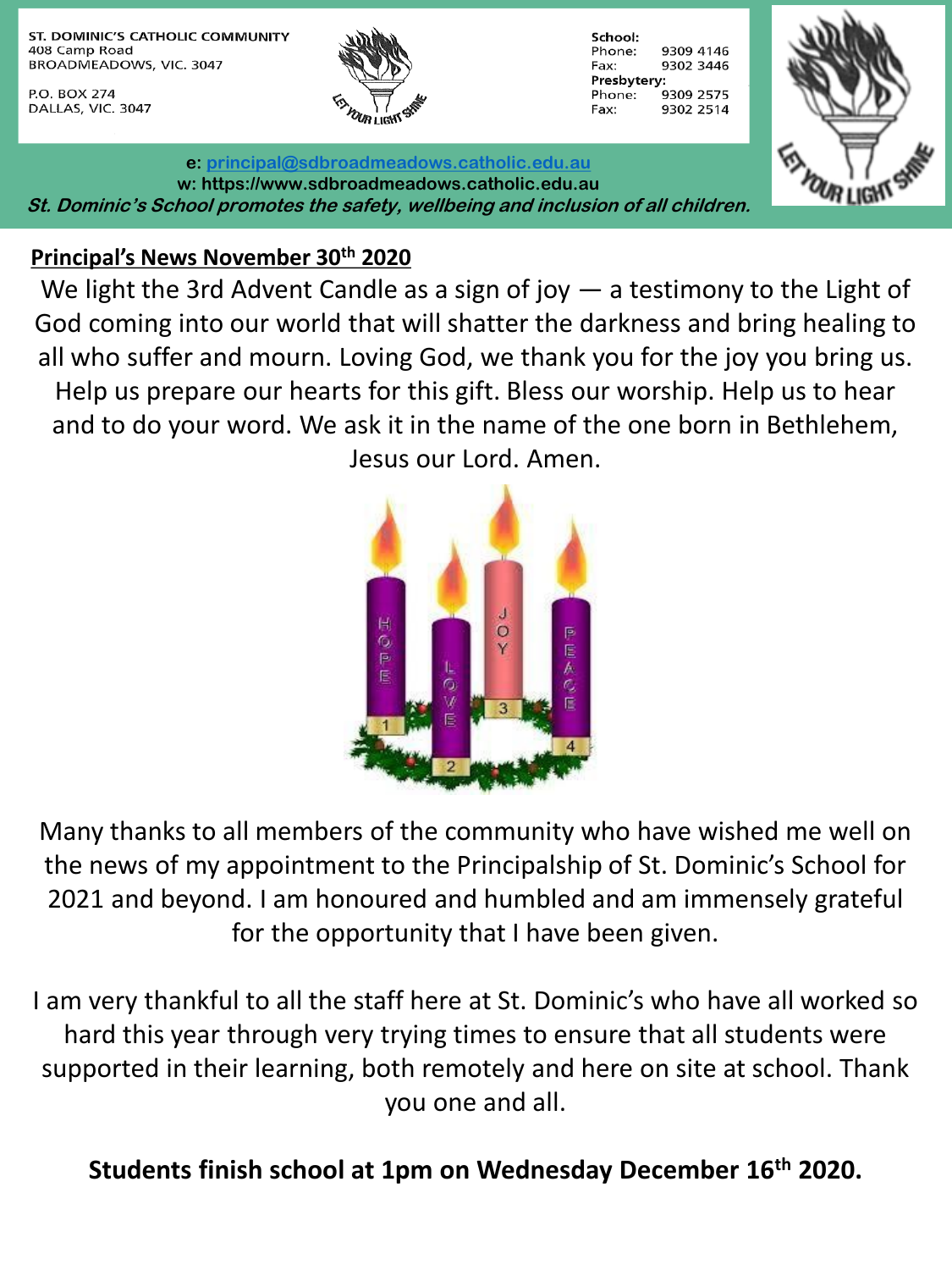ST. DOMINIC'S CATHOLIC COMMUNITY 408 Camp Road BROADMEADOWS, VIC. 3047

P.O. BOX 274 DALLAS, VIC. 3047



School: Phone: 9309 4146 9302 3446 Fax: Presbytery: 9309 2575 Phone: Fax: 9302 2514



**e: [principal@sdbroadmeadows.catholic.edu.au](mailto:principal@sdbroadmeadows.catholic.edu.au) w: https://www.sdbroadmeadows.catholic.edu.au St. Dominic's School promotes the safety, wellbeing and inclusion of all children.**

## **Important dates for Term 1 2021:**

- Wednesday January 27<sup>th</sup>-staff begin
- Thursday January  $28<sup>th</sup>$  all staff complete First Aid training
- Friday January 29<sup>th</sup>- Our 2021 Prep students will be coming in via appointment to meet the teachers as part of their transition to school program.
- **Monday February 1st - all students from Prep to Year 6 start! First day of learning.**
- No school for 2021 preps on Wednesdays 3rd, 10<sup>th</sup>, 17<sup>th</sup> and 24<sup>th</sup> February.
- Wednesday February 17<sup>th</sup>-ASH WEDNESDAY-beginning of Lent.
- 2021 3/4 classes swimming program- February 15<sup>th</sup>-18<sup>th</sup>, February 22<sup>nd</sup>  $25<sup>th</sup>$
- Friday March 5<sup>th</sup>- Harmony Day activities
- Monday March 8<sup>th</sup>- Labour Day public holiday
- 2021 5/6 classes swimming program- March 15<sup>th</sup>-18<sup>th</sup>, March 22<sup>nd</sup>-25<sup>th</sup>
- Sunday March 28<sup>th</sup> Palm Sunday
- Thursday April 1<sup>st</sup>- Holy Thursday, Last day of Term 1
- Friday April  $2^{nd}$  Good Friday
- Sunday April 4<sup>th</sup>- Easter Sunday
- Monday April  $19<sup>th</sup>$  First Day of Term 2-students return.

## **REMINDER: All students MUST have a school hat to wear in the sun- 'No hat no play!'**

Thank you for your ongoing support of our school through these trying times.

# **Alison Bretag**

**Acting Principal**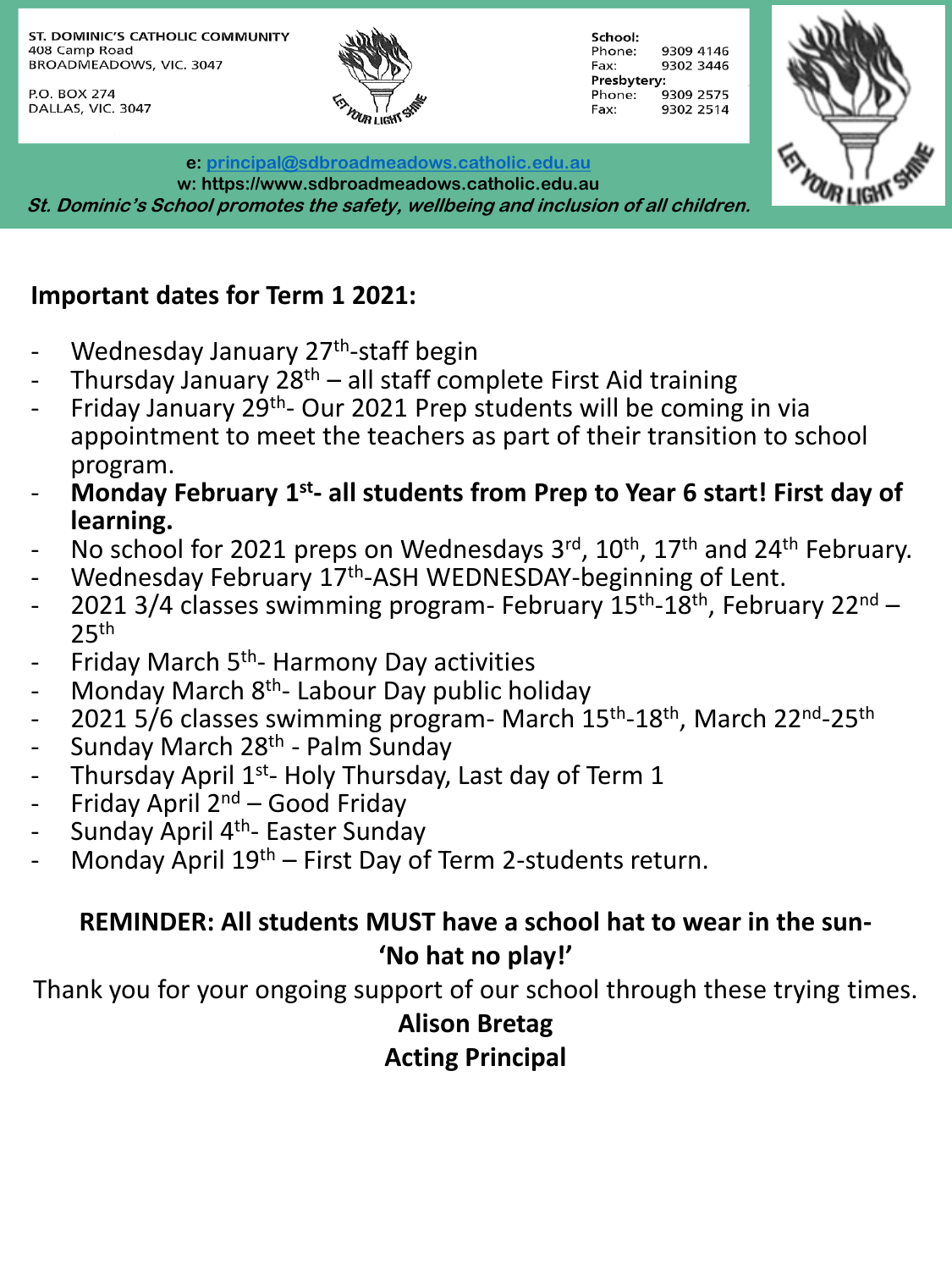### Staff 2021

| <b>Principal</b>                                    | <b>Alison Bretag</b>         |
|-----------------------------------------------------|------------------------------|
| Deputy Principal/Student<br><b>Wellbeing Leader</b> | <b>Katie Cromie</b>          |
| Religious Education Leader                          | <b>Sharon Russell</b>        |
| Learning and Teaching<br>Leader/ICT Leader          | <b>Helen Sims</b>            |
| Literacy/New Arrivals Leader                        | <b>Gay Nicholls</b>          |
| Numeracy Leader                                     | Sonia Baba                   |
| Learning Diversity Leader                           | Rebecca Spadijer             |
| <b>Officer Manager</b>                              | <b>Teresa Ottobre</b>        |
| Admin Officer                                       | Daphne Borg                  |
| <b>Admin Officer</b>                                | Mimi Ilyas                   |
| Prep M                                              | Sharon Russell/TBA           |
| Prep N                                              | Niamh Lennon                 |
| 11                                                  | Lucia Moloney                |
| 1 <sub>J</sub>                                      | <b>Ric Martin</b>            |
| 2K                                                  | <b>Claire Shinners</b>       |
| 2L                                                  | Camille Voce/Daniela Caruana |
| 3/40                                                | <b>Chris Anderson</b>        |
| 3/4P                                                | Liz Cusack                   |
| 3/4Q                                                | Helen Sims/Tania Tripicchio  |
| 5/6H                                                | John Kim                     |
| 5/6R                                                | <b>Steve Wintrip</b>         |
| 5/6S                                                | <b>Elise Sciberras</b>       |
| <b>New Arrivals Teacher</b>                         | Sharon Doyle                 |